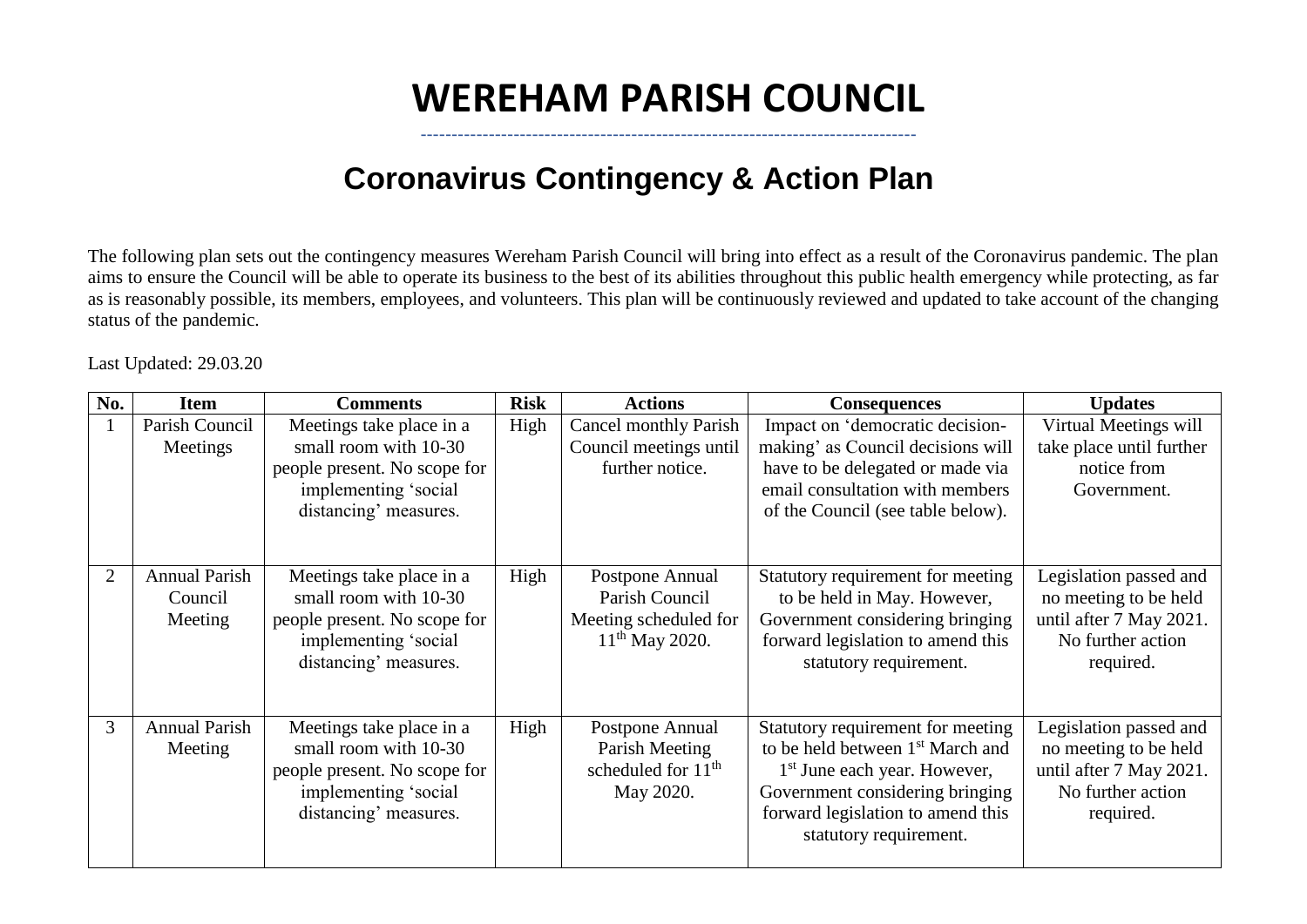| $\overline{4}$ | Networking                 | Face-to-face meetings,                                 | Med | Members and                                   | Should not impact on Parish                                            | No further action         |
|----------------|----------------------------|--------------------------------------------------------|-----|-----------------------------------------------|------------------------------------------------------------------------|---------------------------|
|                | Meetings $&$<br>Forums     | sometimes involving large<br>groups of people.         |     | employees not<br>allowed to attend.           | Council business. Networking can<br>be done via email, telephone or by | required.                 |
|                |                            |                                                        |     |                                               | holding virtual meetings.                                              |                           |
| 5              | Parish Clerk's             | Works from home. Attends                               | Low | Cancel meetings.                              | Parish Clerk works primarily from                                      | Stationery and postage    |
|                | Work                       | meetings. Runs errands                                 |     | Minimise errands by                           | home, so the situation should not                                      | to be ordered online      |
|                |                            | (post office/bank/shop/                                |     | purchasing stamps/                            | impact greatly on her ability to do                                    | where needed. Post is     |
|                |                            | parish noticeboard, etc).                              |     | stationery online.                            | her work.                                                              | ordered via online        |
|                |                            |                                                        |     |                                               |                                                                        | Royal Mail service.       |
| 6              | Contractor                 | Works outdoors. Unable to                              | Med | Contractor responsible                        | This is responsibility of the                                          | No further action         |
|                | Grounds                    | work from home due to the                              |     | for health and safety                         | contractor. Contractor asked to                                        | required.                 |
|                | Maintenance                | nature of the work involved.                           |     | risk assessment.                              | replace cable ties on play area                                        |                           |
|                | Work                       |                                                        |     | Provide advice, re:                           | when they attend as has the mole                                       |                           |
|                |                            |                                                        |     | social distancing.                            | contractor.                                                            |                           |
| $\overline{7}$ | Employee                   | Difficult to implement                                 | Med | Postpone meetings or                          | Will have little impact, providing                                     | No further action         |
|                | Appraisal                  | 'social distancing' measures                           |     | hold virtual meetings<br>if situation doesn't | employees are encouraged to raise                                      | required.                 |
|                | Meetings (Oct<br>2020)     | as meetings held in a small<br>room or social setting. |     | improve by autumn.                            | any concerns/urgent matters to be<br>discussed in the meantime.        |                           |
| 8              | Member                     | Possibility of members                                 | Med | <b>Promote Government</b>                     | Absence of individual members                                          | No further action at this |
|                | <b>Sickness</b>            | being unable to carry out                              |     | advice on staying safe                        | would not impact on Council                                            | time as risk is low due   |
|                | Absence                    | normal Council duties due                              |     | and healthy during the                        | business, but multiple absences                                        | to Clerk being able to    |
|                |                            | to illness or self-isolation.                          |     | pandemic.                                     | may leave Council in quorate.                                          | remain indoors with       |
|                |                            |                                                        |     |                                               |                                                                        | only shopping             |
|                |                            |                                                        |     |                                               |                                                                        | maximum once a week.      |
|                |                            |                                                        |     |                                               |                                                                        | There are no visitors to  |
|                |                            |                                                        |     |                                               |                                                                        | their home other than     |
|                |                            |                                                        |     |                                               |                                                                        | husband working within    |
|                |                            |                                                        |     |                                               |                                                                        | a controlled              |
|                |                            |                                                        |     |                                               |                                                                        | environment.              |
| 9              | Employee                   | Possibility of Parish Clerk                            | Low | Ensure employee is                            | Works from home (self-isolation                                        | As above.                 |
|                | <b>Sickness</b>            | being unable to carry out                              |     | aware of sickness                             | not a problem). Short-term                                             |                           |
|                | Absence                    | normal Council work due to                             |     | absence procedures/                           | absence due to illness would not                                       |                           |
|                | (Clerk)                    | illness or self-isolation.                             |     | Coronavirus advice.                           | impact greatly on PC business.                                         |                           |
| 10             | Employee                   | Possibility of Grounds                                 | Low | Contractor is                                 | Absence due to illness or self-                                        | No further action         |
|                | <b>Sickness</b><br>Absence | Maintenance not being<br>unable to carry out normal    |     | responsible for<br>employee awareness         | isolation may impact on the grass<br>being cut though though it is     | required.                 |
|                | (Grounds                   |                                                        |     |                                               | believed the numbers of                                                |                           |
|                |                            |                                                        |     |                                               |                                                                        |                           |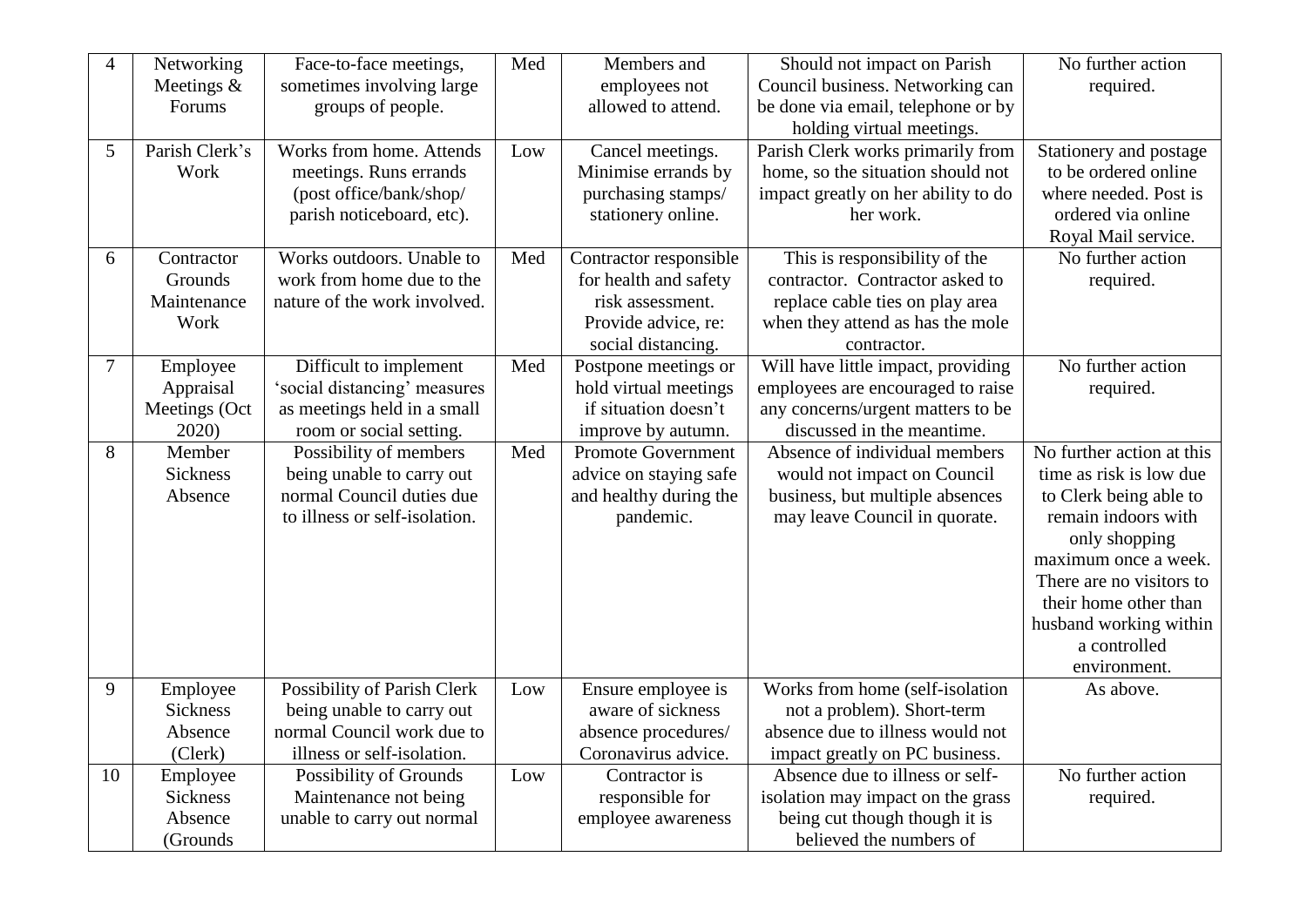|    | Maintenance<br>Contractor)                       | Council work due to illness<br>or self-isolation.                                                                                                                                                                                                         |      | of sickness absence<br>procedures/                                                                                             | contractors who attend is no<br>greater than 2 and low risk                                                                                                                                                                                                                                       |                                                                                                                 |
|----|--------------------------------------------------|-----------------------------------------------------------------------------------------------------------------------------------------------------------------------------------------------------------------------------------------------------------|------|--------------------------------------------------------------------------------------------------------------------------------|---------------------------------------------------------------------------------------------------------------------------------------------------------------------------------------------------------------------------------------------------------------------------------------------------|-----------------------------------------------------------------------------------------------------------------|
|    |                                                  |                                                                                                                                                                                                                                                           |      | Coronavirus advice.                                                                                                            |                                                                                                                                                                                                                                                                                                   |                                                                                                                 |
| 11 | <b>Internal Audit</b>                            | Possibility of Internal<br>Auditor being unable to<br>carry out audit due to illness<br>or self-isolation.                                                                                                                                                | Low  | Consider if audit<br>could be delivered via<br>post/email/filesharing<br>and teleconferencing.                                 | Council's accounts due to be<br>examined/audited in April. This<br>must be done before accounts are<br>approved by the Council.                                                                                                                                                                   | Clerk arranged with<br>Internal Auditor to do<br>via online file sharing<br>in April. Resolved.                 |
| 12 | <b>External Audit</b><br>(Approving<br>The AGAR) | Accounts must be approved<br>at a meeting of the Council<br>by no later than $29th$ June<br>and submitted to auditor by<br>1 <sup>st</sup> July. May not be possible<br>for a quorate meeting of the<br>Council to be held by the<br>statutory deadlines. | High | If required, contact<br>external auditor (PKF<br>Littlejohn) to arrange<br>extension of time for<br>submission of the<br>AGAR. | A statutory recommendation will<br>be issued to all authorities that fail<br>to submit their documents by $15th$<br>September. These are charged at<br>the standard fee rate depending on<br>the authority's expenditure<br>banding, giving rise to a minimum<br>additional fee of £200 plus VAT. | The Council finalized<br>the AGAR in June and<br>submitted the same<br>month by meeting<br>virtually. Resolved. |

## **Democratic & Lawful Decision-Making**

Local authorities are required to hold meetings to make decisions. Given that these are exceptional times (a declared 'pandemic' should meet the test for this), most Parish Councils will cancel their usual meetings and these need to be replaced with alternative decision-making processes. The lawful way to do this is that a decision that would otherwise have been on the agenda for a committee or Council is now made by an Officer. The law permits a Council to delegate decision-making and discharge of statutory powers/functions (including "power to spend") to a Council Officer such as a Parish Clerk/RFO. In such cases, the Officer performs these functions on the Council's behalf but legal responsibility always remains with the Council. Although there are certain matters that the law states cannot be delegated and must be discharged by a meeting of the Full Council, delegation can remove the requirement to convene a Full Council meeting whilst still enabling essential functions to be undertaken lawfully.

At all times, the Officer must comply with Standing Orders and Financial Regulations, though these may be amended or suspended by a decision of Full Council. To ensure the decision-making process remains inclusive of Council members, the Officer is advised to seek the views of all members of the Council where appropriate.

| No. | Item     | <b>Comments</b>          | <b>Current Arrangements</b> | <b>Amended Arrangements</b>                                        |
|-----|----------|--------------------------|-----------------------------|--------------------------------------------------------------------|
|     | Payments | It is essential that the | All payments are made by    | RFO to draw up a list of payments bi-monthly, primarily payments   |
|     |          | Council continues to pay | cheque, signed by two       | arising as the result of a continuing contract, statutory duty, or |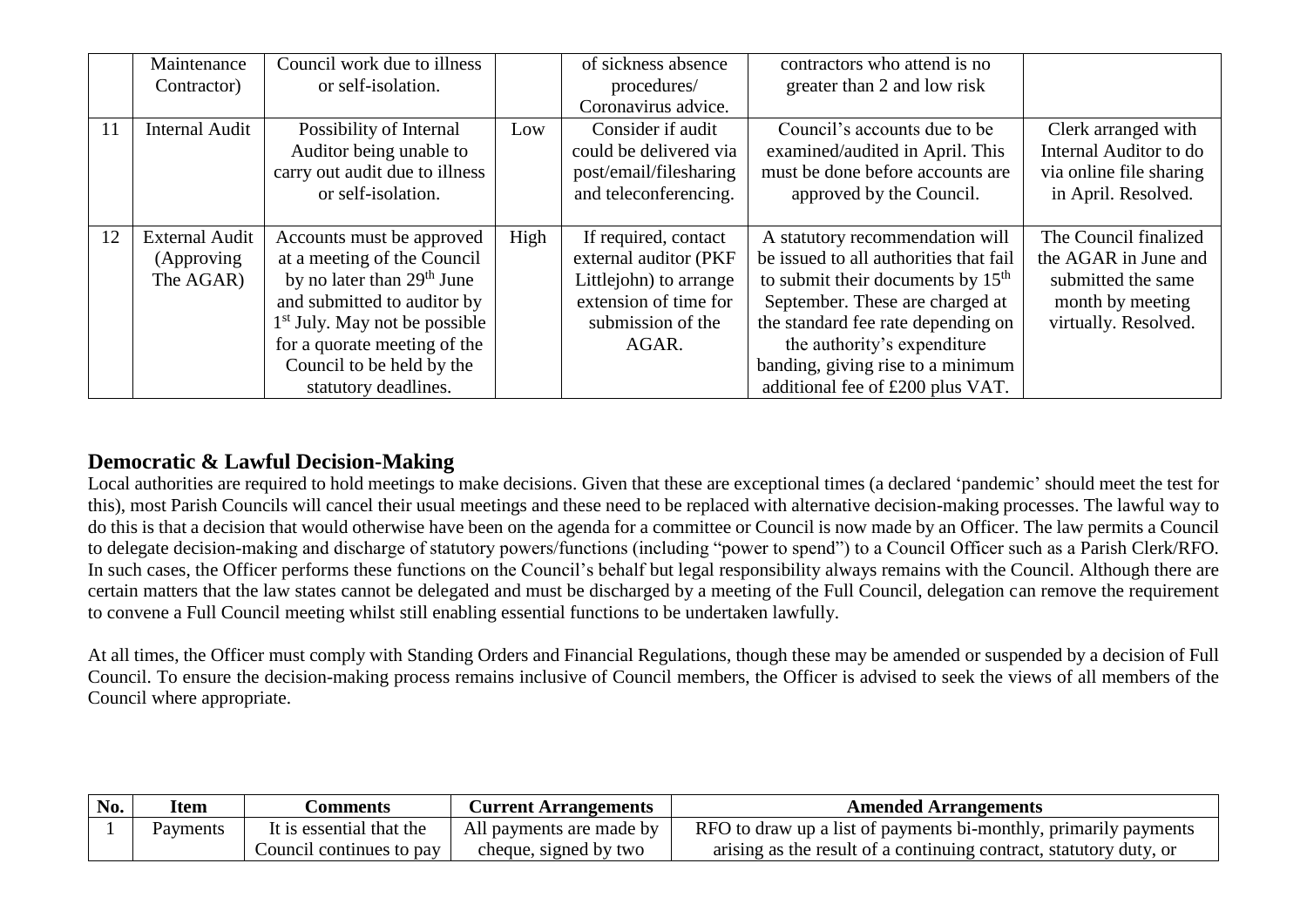|                |                    | its staff, suppliers and     | members of the Council.     | obligation (see Financial Regulations). List to include, as a minimum,    |
|----------------|--------------------|------------------------------|-----------------------------|---------------------------------------------------------------------------|
|                |                    | contractors throughout       | The RFO prepares a          | payee details and reasons for payment. List to be circulated by email to  |
|                |                    | the pandemic as far as is    | schedule of payments        | all members of the Council for approval should a virtual meeting not      |
|                |                    | reasonably possible, but     | requiring authorisation and | be possible. Payments will be actioned via online banking mechanism       |
|                |                    | cheques cannot be            | presents this schedule      | when available, and the final list of payments made together with any     |
|                |                    | signed if councillors/the    | (together with the relevant | relevant invoices will be submitted to the next available meeting of the  |
|                |                    | Clerk are ill or self-       | invoices) to the Council    | Council (see Financial Regulations, which explains the RFO's              |
|                |                    | isolating and payments       | alongside the agenda for    | delegated authority).                                                     |
|                |                    | cannot be approved as        | the next Council meeting.   |                                                                           |
|                |                    | normal if meetings are       | Payments are authorised     |                                                                           |
|                |                    | cancelled.                   | by a resolution of the      |                                                                           |
|                |                    |                              | Council at a meeting of the |                                                                           |
|                |                    |                              | Full Council.               |                                                                           |
| $\overline{2}$ | Planning           | The consultation period      | Planning Protocol in place, | All planning applications to be decided in accordance with Option 2 of    |
|                | Applications       | for planning applications    | which sets out how the      | the Council's Planning Protocol, whereby the Council's response will      |
|                |                    | is 21 days, meaning not      | Parish Council considers    | be delegated to the Parish Clerk acting on the outcome of an email        |
|                |                    | all applications can be      | planning matters on which   | consultation with Parish Councillors (with the exception that it will not |
|                |                    | considered at meetings       | it is consulted by a        | be possible for an extraordinary meeting to be requested to further       |
|                |                    | of the Full Council.         | Planning Authority.         | discuss the application, unless this is an informal virtual meeting).     |
| 3              | Annual             | Draft SPC budget for         | RFO would normally          | RFO to review and revise the draft budget based on the year-end           |
|                | <b>Budget</b>      | 2020/2021 due to be          | review and revise the draft | position. RFO to circulate the amended budget to all members of the       |
|                |                    | reviewed and amended         | budget based on the year-   | Council and to ask the Council to approve the amended budget via an       |
|                |                    | based on the 2019/2020       | end position and present    | email consultation. Final approved budget to be published on the          |
|                |                    | year-end position.           | the amended budget for      | Council's website and Council's decision to be noted at the next          |
|                |                    |                              | approval at a meeting of    | available meeting of the Council should a virtual meeting not be          |
|                |                    |                              | the Full Council.           | possible.                                                                 |
| $\overline{4}$ | Election Of        | <b>Annual Parish Council</b> | Would normally take place   | Chairman to continue in office until such time as the Annual Parish       |
|                | Chairman           | Meeting due to be            | at Annual Parish Council    | Council Meeting may be held and his successor elected. After 7 May        |
|                |                    | postponed.                   | Meeting.                    | 2021.                                                                     |
| 5              | <b>Election Of</b> | <b>Annual Parish Council</b> | Would normally take place   | Vice-Chairman to continue in office until such time as the Annual         |
|                | Vice-              | Meeting due to be            | at Annual Parish Council    | Parish Council Meeting may be held and his successor elected. After       |
|                | Chairman           | postponed.                   | Meeting.                    | 7 May 2021.                                                               |
| 6              | Items To Be        | Could include letters,       | Would normally be           | Clerk to circulate items to all members of the Council and to ask the     |
|                | Approved           | draft contracts, bank        | approved and/or signed at   | Council to approve items via an email consultation. Items to be signed    |
|                | Or Signed          | reconciliations, etc.        | a meeting of the Council.   | electronically or via the post where original signature is needed should  |
|                |                    |                              |                             | it not be possible to wait until the next scheduled meeting.              |